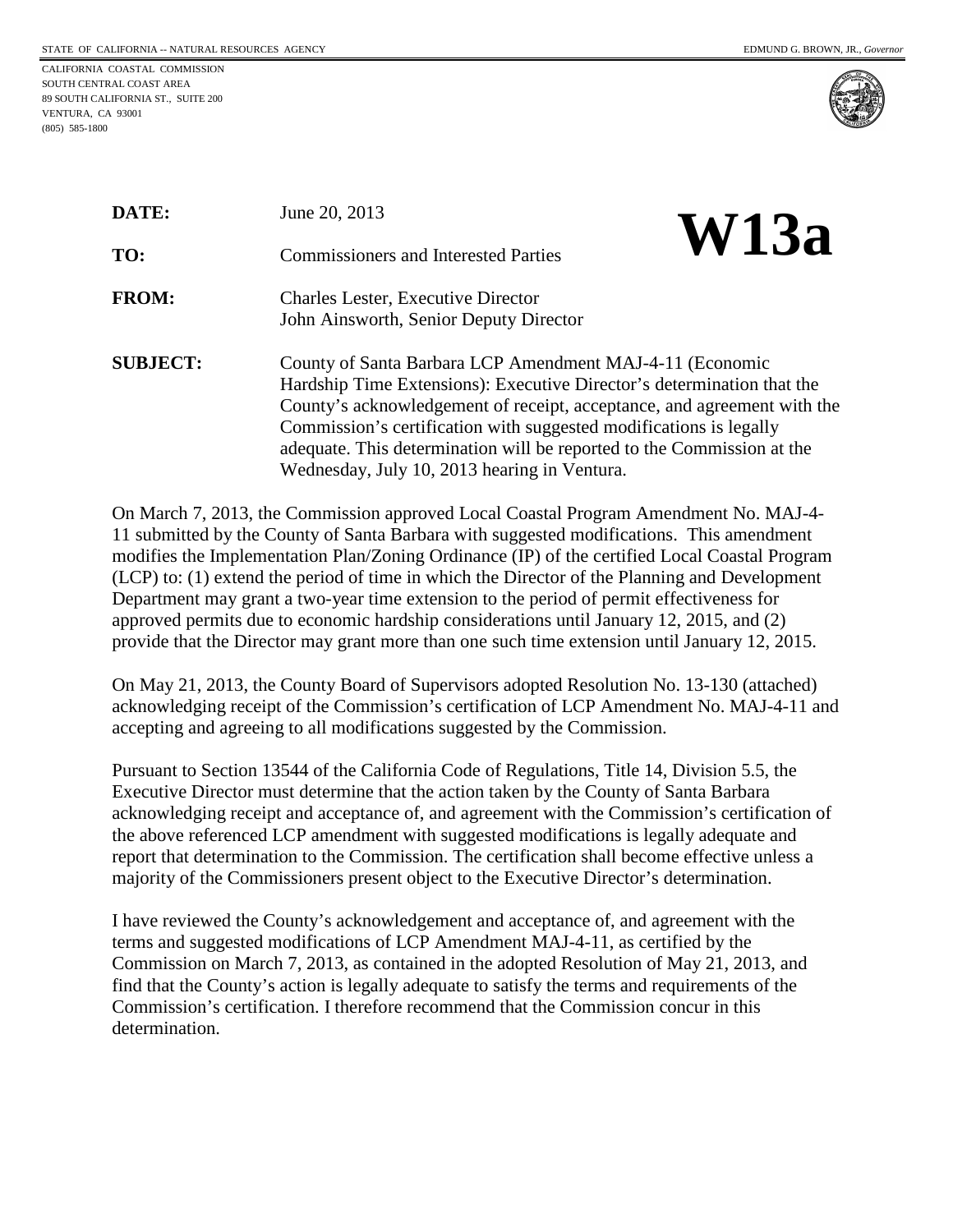## RESOLUTION OF THE BOARD OF SUPERVISORS COUNTY OF SANTA BARBARA, STATE OF CALIFORNIA

IN THE MATTER OF APPROVING AN AMENDMENT TO THE SANTA BARBARA COUNTY LOCAL COASTAL PROGRAM TO AMEND THE COASTAL ZONING ORDINANCE, ARTICLE II OF CHAPTER 35. ZONING, OF THE SANTA BARBARA COUNTY CODE, REGARDING HARDSHIP TIME EXTENSIONS AS MODIFIED BY THE CALIFORNIA COASTAL COMMISSION.)

RESOLUTION NO. 13-130

County Case No.: 110RD-00000-00026

## WITH REFERENCE TO THE FOLLOWING:

- Whereas on December 6, 2011, the Board of Supervisors of the County of Santa Barbara A. approved an amendment to the County's Local Coastal Program by amending the Coastal Zoning Ordinance, Article II of Chapter 35, Zoning, of the County Code, regarding provisions for economic hardship time extensions (Ordinance No. 4815, Case No. 11ORD-00000-00026); and
- Whereas on December 13, 2011, the Board of Supervisors of the County of Santa Barbara, by.  $B<sub>r</sub>$ Resolution No. 11-412 submitted said amendment for consideration and certification to the California Coastal Commission.
- C. Whereas on March 7, 2013, the California Coastal Commission approved a resolution of certification with suggested modifications for this amendment to County's Local Coastal Program (Coastal Commission Case No. STB-MAJ-4-11); and
- Whereas the Board of Supervisors finds the suggested modifications to be acceptable; D.

NOW THEREFORE, IT IS HEREBY RESOLVED AS FOLLOWS:

The above recitations are true and correct.  $1.$ 

- The Board of Supervisors acknowledges receipt of the California Coastal Commission's  $2.$ resolutions of certification with suggested modifications and accepts and agrees to those modifications through amendment of the Coastal Land Use Plan and Implementation Program (Coastal Zoning Ordinance) as required in Section 13544(a) of the Commission's Administrative Regulations, and agrees to issue Coastal Development Permits for the total area included in the certified Local Coastal Program consistent with the modifications of Ordinance No. 4815 as certified by the Commission.
- The Board of Supervisors will submit this acknowledgment to the California Coastal 3. Commission to demonstrate conformity with the provisions of the Commission's action to certify the amendment to the Local Coastal Program in compliance with Section 13544(b) of the Commission's Administrative Regulations.